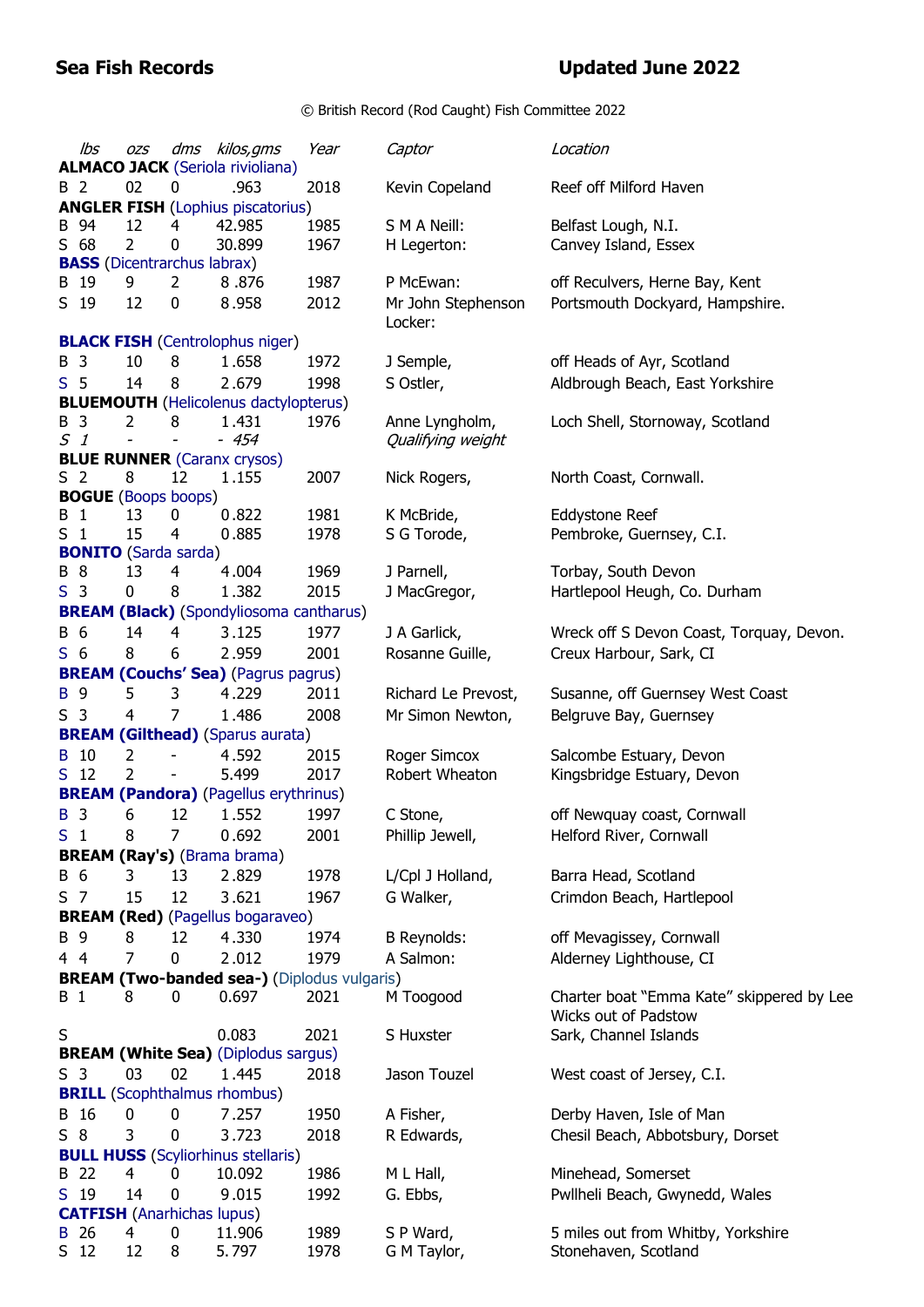|                   |                                |                  | <b>COALFISH</b> (Pollachius virens)        |                                                         |                       |                                            |
|-------------------|--------------------------------|------------------|--------------------------------------------|---------------------------------------------------------|-----------------------|--------------------------------------------|
| B 37              | 5                              | 0                | 16.923                                     | 1986                                                    | D Brown,              | Wreck, South of Eddystone, Plymouth, Devon |
| $S$ 24            | 11                             | 12               | 11.219                                     | 1995                                                    | M Cammish,            | Filey Brigg, Yorkshire                     |
|                   | <b>COD</b> (Gadus morhua)      |                  |                                            |                                                         |                       |                                            |
| <b>B</b> 58       | 6                              | 0                | 26.478                                     | 1992                                                    | Noel Cook,            | North Sea, off Whitby                      |
| S 44              | 8                              | 0                | 20.183                                     | 1966                                                    | B Jones,              | Tom's Point, Barry, Glamorgan              |
|                   |                                |                  | <b>COMBER</b> (Serranus cabrilla)          |                                                         |                       |                                            |
| B 1               | 13                             | 0                | 0.822                                      | 1977                                                    | B Phillips (Aged 10), | off Mounts Bay, Cornwall                   |
| $S$ -             | 12                             |                  | $-.340$                                    |                                                         | Qualifying weight     |                                            |
|                   | <b>CONGER</b> (Conger conger)  |                  |                                            |                                                         |                       |                                            |
| B 133             | 4                              | 0                | 60.442                                     | 1995                                                    | Victor Evans,         | Wreck, off Berry Head, Torquay, Devon      |
| $S$ 68            | 8                              | 0                | 31.072                                     | 1992                                                    | M Larkin,             | Devil's Point, Plymouth, Devon             |
|                   | DAB (Limanda limanda)          |                  |                                            |                                                         |                       |                                            |
| B 2               | 12                             | 4                | 1.254                                      | 1975                                                    | R. Islip,             | Gairlock, Wester Ross, Scotland            |
| S <sub>2</sub>    | 9                              | 8                | 1.176                                      | 1936                                                    | M L Watts,            | Morfa Beach, Port Talbot, Glamorgan        |
|                   |                                |                  |                                            | <b>DOGFISH (Black-mouthed)</b> (Galeus melastomus)      |                       |                                            |
| <b>B</b> 2        | 14                             | 0                | 1.305                                      | 2010                                                    | Mr David Craig,       | Islandmagee, Northern Ireland              |
|                   | 3                              | $\boldsymbol{0}$ |                                            |                                                         |                       |                                            |
| S <sub>1</sub>    |                                |                  | 0.561                                      | 2021                                                    | Gareth Griffiths      | Oban                                       |
|                   |                                |                  |                                            | <b>DOGFISH (Lesser Spotted)</b> (Scyliorhinus canicula) |                       |                                            |
| B 4               | 9                              | 0                | 2.069                                      | 2005                                                    | M Donnelly,           | Off Fleetwood, Lancs.                      |
| S <sub>4</sub>    | 15                             | 3                | 2.244                                      | 1988                                                    | S Ramsey,             | Abbey Burnfoot, Kirkcudbright              |
|                   |                                |                  | <b>FLOUNDER</b> (Pleuronectes flesus)      |                                                         |                       |                                            |
| <b>B</b> 5        | 11                             | 8                | 2.593                                      | 1956                                                    | A G L Cobbledick,     | Fowey, Cornwall                            |
| S <sub>5</sub>    | $\overline{7}$                 | 0                | 2.466                                      | 1994                                                    | Barry Sokell,         | River Teign, Devon                         |
|                   |                                |                  |                                            | <b>FORKBEARD (Greater)</b> (Phycis blennoides)          |                       |                                            |
| B 4               | 11                             | 4                | 2.133                                      | 1969                                                    | Miss M Woodgate,      | Falmouth Bay, Cornwall                     |
| S <sub>2</sub>    | 12                             | 13               | 1.270                                      | 2012                                                    | Master Morgan Parry,  | Roker, Sunderland, Tyne & Wear.            |
|                   | <b>GARFISH</b> (Belone belone) |                  |                                            |                                                         |                       |                                            |
| <b>B</b> 3        | 9                              | 8                | 1.630                                      | 1994                                                    | A Saunders,           | Mount Bay, Cornwall                        |
| S <sub>3</sub>    | 9                              | 8                | 1.630                                      | 2017                                                    | Chris Davey,          | Slapton Sands, Devon                       |
|                   |                                |                  | <b>GREATER WEEVER (Trachinus draco)</b>    |                                                         |                       |                                            |
| B 2               | 2                              | 7                | 0.976                                      | 1999                                                    | R Pope,               | Porthcurno, Lands End, Cornwall            |
| S <sub>1</sub>    | 9                              | 6                | 0.722                                      | 2014                                                    | P Robinson,           | Porthtowan, Cornwall                       |
|                   |                                |                  |                                            | <b>GREATER AMBERJACK</b> (Seriola dumerili)             |                       |                                            |
| B 1               | 7                              | 1                | 0.655                                      | 2010                                                    | Neil McDonnell,       | West Coast, Lundy, Bristol Channel         |
|                   |                                |                  |                                            | <b>GUINEAN AMBERJACK</b> (Seriola carpenteri)           |                       |                                            |
| $\mathbf{1}$<br>B | 6                              | 10               | 0.641                                      | 2000                                                    | G. Staples,           | Noir Pute, East of Herm, CI                |
| S <sub>2</sub>    | $\overline{2}$                 | 9                | $0.979 -$                                  | 2004                                                    | B Adams,              | The Lizard, Cornwall                       |
|                   |                                |                  | <b>GURNARD (Grey)</b> (Eutrigla gurnardus) |                                                         |                       |                                            |
| B 2               | 7                              | 8                | 1.120                                      | 2013                                                    | Kristian Quenault,    | Wreck mark off Plymouth                    |
| $S_1$             | 10                             | 8                | 0.751                                      | 1989                                                    | P El-Balawi,          | Newquay Headland, Cornwall                 |
|                   |                                |                  | <b>GURNARD (Red)</b> (Aspitrigla cuculus)  |                                                         |                       |                                            |
| B 3               | 2                              | 2                | 1.421                                      | 2011                                                    | Mrs Emma Hodge,       | Falmouth Bay, Cornwall                     |
| S <sub>2</sub>    | 10                             | 11               | 1.209                                      | 1976                                                    | D Johns,              | Helford River, Glebe Cove, Cornwall        |
|                   |                                |                  |                                            | <b>GURNARD (Streaked)</b> (Trigloporus lastoviza)       |                       |                                            |
| <b>B</b> 1        | 7                              | 15               | 0.680                                      | 2019                                                    | Ben Wallis,           | Helford River, Cornwall                    |
| S <sub>1</sub>    | 6                              | 8                | 0.637                                      | 1971                                                    | H Livingstone Smith,  | Loch Goil, Scotland                        |
|                   |                                |                  |                                            | <b>GURNARD (Yellow or Tubfish)</b> (Trigla lucerna)     |                       |                                            |
| B 11              | 7                              | $\overline{4}$   | 5.195                                      | 1952                                                    | C W King,             | Wallasey, Cheshire                         |
| S <sub>12</sub>   | 3                              | 0                | 5.528                                      | 1976                                                    | G J Reynolds,         | Langlan Bay, Wales                         |
|                   |                                |                  |                                            | <b>HADDOCK</b> (Melanogrammus aeglefinus)               |                       |                                            |
| B 13              | 11                             | 4                | 6.215                                      | 1978                                                    | G Bones,              | off Falmouth, Cornwall                     |
| S <sub>6</sub>    | 12                             | 0                | 3.061                                      | 1976                                                    | G B Stevenson,        | Loch Goil, Scotland                        |
|                   |                                |                  |                                            | <b>HADDOCK (Norway)</b> (Sebastes viviparus)            |                       |                                            |
| B 1               | 13                             | 8                | 0.836                                      | 1975                                                    | T Barrett,            | Southend-on-Sea, Essex                     |
| S <sub>1</sub>    | 3                              | 0                | 0.538                                      | 1973                                                    | F P Fawke,            | Southend Pier, Essex                       |
|                   |                                |                  | <b>HAKE</b> (Merluccius merluccius)        |                                                         |                       |                                            |
| B 25              | 12                             | 14               | 11.706                                     | 1997                                                    | R. Roberts,           | Loch Etive, Scotland                       |
| S <sub>3</sub>    | 8                              | $\overline{2}$   | 1.590                                      | 1984                                                    | W.S. Parry,           | Morfa Beach, Port Talbot                   |
|                   |                                |                  | <b>HALIBUT</b> (Hippoglossus hippoglossus) |                                                         |                       |                                            |
| B 234             | 0                              | 0                | 106.136                                    | 1979                                                    | C. Booth,             | Dunnet Head, off Scrabster, Scotland       |
| S 10              |                                |                  | 4. 536                                     | Qualifying weight                                       |                       |                                            |
|                   |                                |                  |                                            |                                                         |                       |                                            |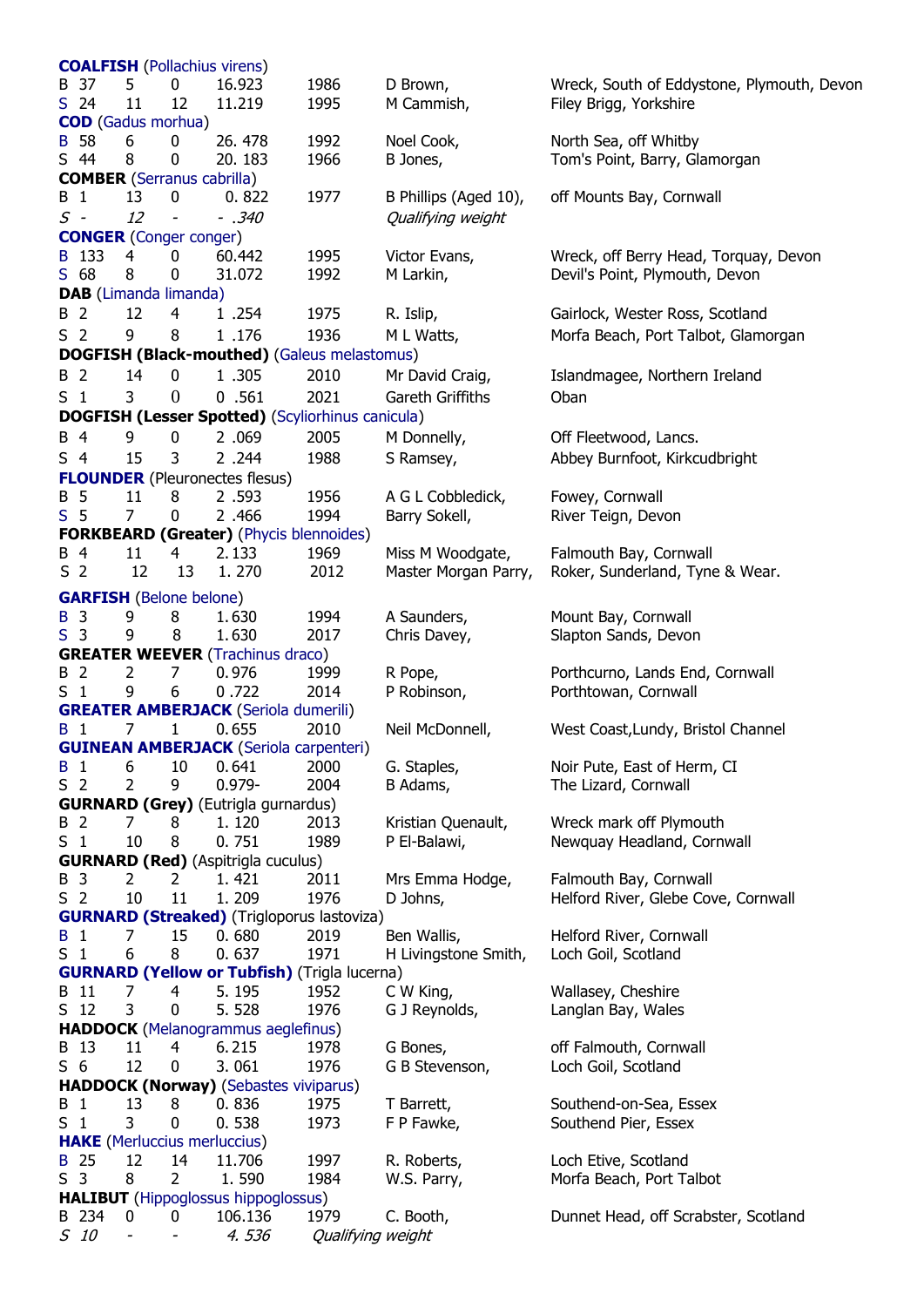|                | <b>HERRING</b> (Clupea harengus)                |                                |                              |                                                     |                           |                       |                                                                                                              |  |  |
|----------------|-------------------------------------------------|--------------------------------|------------------------------|-----------------------------------------------------|---------------------------|-----------------------|--------------------------------------------------------------------------------------------------------------|--|--|
| B<br>51        | $\mathbf{1}$                                    | 1                              | 0                            | 0.481<br>- 454                                      | 1973<br>Qualifying weight | B. Barden (Aged 13),  | off Bexhill-on-Sea, Sussex                                                                                   |  |  |
|                | <b>JOHN DORY (St Peter's Fish)</b> (Zeus faber) |                                |                              |                                                     |                           |                       |                                                                                                              |  |  |
|                | B 11                                            | 14                             | 0                            | 5.386                                               | 1977                      | J. Johnson,           | off Newhaven, E Sussex                                                                                       |  |  |
|                | S <sub>3</sub>                                  |                                |                              | 1 360                                               | Qualifying weight         |                       |                                                                                                              |  |  |
|                |                                                 | <b>LING</b> (Molva molva)      |                              |                                                     |                           |                       |                                                                                                              |  |  |
|                | B 67                                            | 5                              | 0                            | 30.533                                              | 2013                      | J Isbister,           | Muckle Flugga, Shetland Isles                                                                                |  |  |
|                | S <sub>21</sub>                                 | 13                             | 0                            | 9.894                                               | 2022                      | Kevin Griffiths,      | Pemberth Cove, Cornwall                                                                                      |  |  |
|                |                                                 |                                |                              | <b>LUMPSUCKER</b> (Cyclopterus lumpus)              |                           |                       |                                                                                                              |  |  |
|                | B 10                                            | 12                             | 10                           | 4. 493                                              | 1986                      | J McCoy,              | River Tyne Estuary,                                                                                          |  |  |
|                | $S$ 20                                          | 9                              | 12                           | 9.347                                               | 1987                      | A J Perry (Aged 15),  | Weymouth Pier, Dorset                                                                                        |  |  |
|                |                                                 |                                |                              | <b>MACKEREL</b> (Scomber scombrus)                  |                           |                       |                                                                                                              |  |  |
| B 6            |                                                 | 2                              | 7                            | 2.790                                               | 1984                      | W J Chapple,          | off Penberth Cove, Cornwall                                                                                  |  |  |
| S <sub>5</sub> |                                                 | 11                             | 14                           | 2.603                                               | 1982                      | M A Kemp,             | Berry Head Quarry, Brixham                                                                                   |  |  |
|                |                                                 |                                |                              |                                                     |                           |                       | <b>MACKEREL (Atlantic Chub)</b> (Scomber colias) (Formerly recorded as Spanish Mackerel - Scomber japonicus) |  |  |
| <b>B</b> 1     |                                                 | 15                             | 0                            | 0.879                                               |                           |                       |                                                                                                              |  |  |
| S <sub>1</sub> |                                                 | 15                             | 15                           |                                                     | 2015                      | Colin Marquis,        | Hoffets, West coast of Guernsey.                                                                             |  |  |
|                |                                                 |                                |                              | 0.905                                               | 2010                      | Robert Lomas,         | Rocks, Pemberth Cove, Cornwall.                                                                              |  |  |
|                |                                                 |                                |                              | <b>MEGRIM</b> (Lepidorhombus whiffiagonis)          |                           |                       |                                                                                                              |  |  |
| B 3            |                                                 | 12                             | 8                            | 1.715                                               | 1973                      | P Christie (Aged 15), | Loch Gairloch, Scotland                                                                                      |  |  |
| S <sub>2</sub> |                                                 | 6                              | 1                            | 1.078                                               | 1987                      | F J Williams,         | Porthcurno, Cornwall                                                                                         |  |  |
|                |                                                 |                                |                              | <b>MONKFISH</b> (Squatina squatina)                 |                           |                       |                                                                                                              |  |  |
|                | B 66                                            | 0                              | 0                            | 29.936                                              | 1965                      | C G Chalk,            | Shoreham, Sussex                                                                                             |  |  |
|                | S <sub>52</sub>                                 | 14                             | 0                            | 23.982                                              | 1984                      | G S Bishop,           | Llwyngwril Beach, Gwynedd                                                                                    |  |  |
|                |                                                 |                                |                              | <b>MULLET (Golden Grey)</b> (Liza aurata)           |                           |                       |                                                                                                              |  |  |
| <b>B</b> 2     |                                                 | 15                             | 4                            | 1.340                                               | 2013                      | Ms Naomi Coulson,     | Brixham Harbour, Devon.                                                                                      |  |  |
| S <sub>3</sub> |                                                 | 8                              | 8                            | 1.601                                               | 2005                      | D Woolcombe,          | Christchurch Harbour, Dorset.                                                                                |  |  |
|                |                                                 |                                |                              | <b>MULLET (Red)</b> (Mullus surmuletus)             |                           |                       |                                                                                                              |  |  |
| B 3            |                                                 | 7                              | 0                            | 1.559                                               | 1981                      | M T Hamel,            | Petils Bay, Guernsey, Channel Islands.                                                                       |  |  |
| S <sub>3</sub> |                                                 | 15                             | 0                            | 1.786                                               | 1996                      | A Wright,             | Longy Bay, Alderney, Channel Islands.                                                                        |  |  |
|                |                                                 |                                |                              | <b>MULLET (Thick-lipped Grey)</b> (Chelon labrosus) |                           |                       |                                                                                                              |  |  |
|                | B 10                                            | 1                              | 0                            | 4.564                                               | 1952                      | P C Libby,            | Portland, Dorset                                                                                             |  |  |
|                | S <sub>14</sub>                                 | 2                              | 12                           | 6.427                                               | 1979                      | R S Gifford,          | The Leys, Aberthaw, Glamorgan                                                                                |  |  |
|                |                                                 |                                |                              | <b>MULLET (Thin-lipped Grey) (Liza ramada)</b>      |                           |                       |                                                                                                              |  |  |
| <b>B</b> 8     |                                                 | 7                              | 4                            | 3.834                                               | 2015                      | Ollie Stenning        | East coast, Guernsey                                                                                         |  |  |
| $S_8$          |                                                 | 8                              | 13                           | 3.88                                                | 2017                      | Gary Marquis,         | East Coast, Guernsey                                                                                         |  |  |
|                |                                                 | <b>OPAH</b> (Lampris guttatus) |                              |                                                     |                           |                       |                                                                                                              |  |  |
|                | B 128                                           | 0                              | 0                            | 58.057                                              | 1973                      | A R Blewett,          | Mounts Bay, Penzance                                                                                         |  |  |
|                | $S$ 20                                          | $\overline{\phantom{a}}$       | $\overline{\phantom{a}}$     | 9 071                                               | Qualifying weight         |                       |                                                                                                              |  |  |
|                |                                                 |                                |                              | PELAMID (Bonito) (Sarda sarda)                      |                           |                       |                                                                                                              |  |  |
| <b>B</b> 8     |                                                 | 13                             | 4                            | 4.004                                               | 1969                      | J Parnell,            | Torbay, Devon                                                                                                |  |  |
| S <sub>2</sub> |                                                 | 10                             | 5                            | 1.200                                               | 1996                      | P Blanning,           | St Brides Bay, Pembroke                                                                                      |  |  |
|                |                                                 |                                |                              | <b>PERCH (Dusky)</b> (Epinephelus marginatus)       |                           |                       |                                                                                                              |  |  |
|                | B 28                                            | 0                              | 0                            | 12.700                                              | 1973                      | D Cope,               | off Durlston Head, Dorset                                                                                    |  |  |
|                | $S$ 7                                           | $\overline{\phantom{0}}$       | $\overline{\phantom{0}}$     | 3 175                                               | Qualifying weight         |                       |                                                                                                              |  |  |
|                |                                                 |                                |                              | <b>PLAICE</b> (Pleuronectes platessa)               |                           |                       |                                                                                                              |  |  |
|                | B 10                                            | 3                              | 8                            | 4.635                                               | 1974                      | H Gardiner (Aged 16), | Longa Sound, Scotland                                                                                        |  |  |
| $S_8$          |                                                 | 6                              | 14                           | 3.822                                               | 1989                      | R Moore,              | Southbourne Beach, Bournemouth                                                                               |  |  |
|                |                                                 |                                |                              |                                                     |                           |                       |                                                                                                              |  |  |
|                |                                                 |                                |                              | <b>POLLACK</b> (Pollachius pollachius)              |                           |                       |                                                                                                              |  |  |
|                | B 29                                            | 4                              | 0                            | 13.267                                              | 1987                      | W S Mayes,            | Dungeness, Kent                                                                                              |  |  |
|                | S <sub>18</sub>                                 | $\overline{4}$                 | 0                            | 8.277                                               | 1986                      | C Lowe,               | Abbotsbury, Dorset                                                                                           |  |  |
|                |                                                 |                                |                              | <b>POUTING (Bib, Pout) (Trisopterus luscus)</b>     |                           |                       |                                                                                                              |  |  |
| <b>B</b> 5     |                                                 | 8                              | 0                            | 2, 494                                              | 1969                      | R Armstrong,          | off Berry Head, Devon                                                                                        |  |  |
| S <sub>4</sub> |                                                 | 9                              | 0                            | 2.069                                               | 1991                      | R Andrews,            | Pembrook, Guernsey, Channel Islands.                                                                         |  |  |
|                |                                                 |                                |                              | <b>PUFFER FISH (Lagocephalus lagocephalus)</b>      |                           |                       |                                                                                                              |  |  |
| B 4            |                                                 | $\overline{\phantom{0}}$       | $\qquad \qquad \blacksquare$ | 1.814                                               | Qualifying weight         |                       |                                                                                                              |  |  |
| S <sub>6</sub> |                                                 | 9                              | 4                            | 2.983                                               | 1985                      | S Atkinson,           | Chesil Beach, Dorset                                                                                         |  |  |
|                |                                                 |                                |                              | RAY (Blonde) (Raja brachyura)                       |                           |                       |                                                                                                              |  |  |
|                | B 39                                            | 10                             | 2                            | 17.977                                              | 2006                      | S Underwood,          | Off Brixham, Devon                                                                                           |  |  |
|                | S 32                                            | 8                              | 0                            | 14.742                                              | 1986                      | C M Reeves,           | Mannez Targets, Alderney, Channel Islands.                                                                   |  |  |
|                | S 32                                            | 8                              | 0                            | 14.742                                              | 1994                      | K Frain,              | Grosnez, Jersey, Channel Islands.                                                                            |  |  |
|                |                                                 |                                |                              | RAY (Bottle-nosed) (Raja alba)                      |                           |                       |                                                                                                              |  |  |
|                | B 76                                            | $\bf{0}$                       | 0                            | 34.471                                              | 1970                      | R Bulpitt,            | off The Needles, I.O.W                                                                                       |  |  |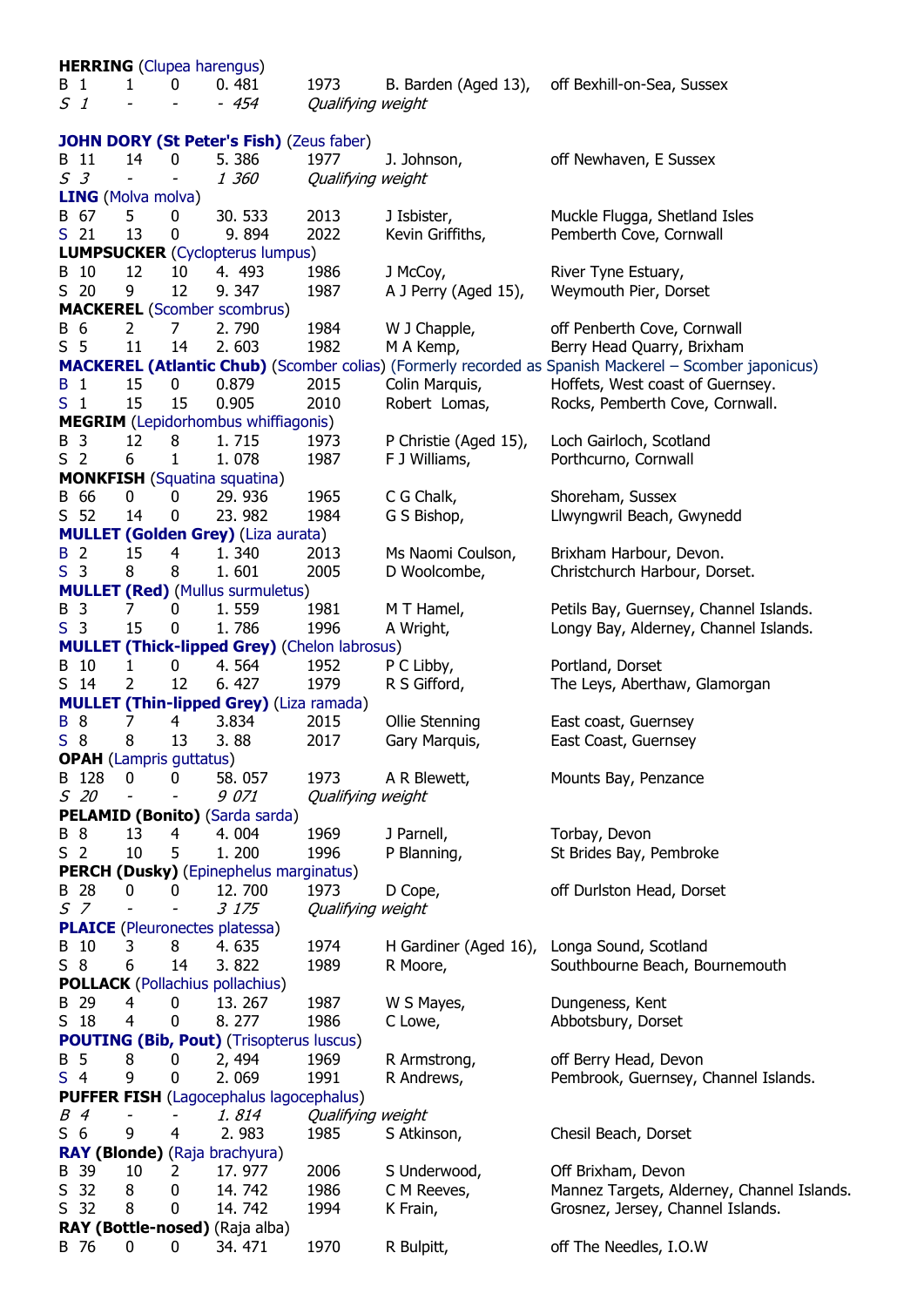S 15 - - 6. 804 Qualifying weight **RAY (Cuckoo)** [\(Raja naevus\)](http://www.fishbase.org/?genusname=Leucoraja&speciesname=naevus) B 5 11 0 2.579 1975 V Morrison, off Causeway Coast, Northern Ireland S 4 10 0 2.097 1981 C Wills, North Cliffs, Cornwall **RAY (Eagle)** [\(Myliobatis aquila\)](http://www.fishbase.org/?genusname=Myliobatis&speciesname=aquila) B 101 14 6 46.221 2004 R Lewis, off St Catherines Bay, I.O.W S 15 - - 6. 804 Qualifying weight **RAY (Electric)** [\(Torpedo nobiliana\)](http://www.fishbase.org/?genusname=Torpedo&speciesname=nobiliana)<br>B 96 1 0 43.571 B 96 1 0 43.571 1975 N J Cowley, off Dodman Point, Cornwall S 52 11 0 23. 897 1980 M A Wills, Porthallow, Cornwall **[RAY \(Marbled Electric\)](http://www.nfsa.org.uk/www.nfsa.org.uk/ntcg/brfc/pictures/marbled_electric_ray_b_record.jpg)** [\(Torpedo marmorata\)](http://www.fishbase.org/?genusname=Torpedo&speciesname=marmorata) [B](http://www.nfsa.org.uk/www.nfsa.org.uk/ntcg/brfc/pictures/marbled_electric_ray_b_record.jpg) 13 08 01 6.124 2020 Jason Le Noury South Coast Guernsey, Channel Islands. S 13 15 11 6.341 1990 M E Porter, North Coast Jersey, Channel Islands. **RAY (Sandy)** [\(Raja circularis\)](http://www.fishbase.org/?genusname=Leucoraja&speciesname=circularis) B 2 - - 0. 907 Qualifying weight S 2 - - 0.907 Qualifying weight **[RAY \(Small-eyed\)](http://www.nfsa.org.uk/www.nfsa.org.uk/ntcg/brfc/pictures/small_eyed_ray_b_record.jpg)** [\(Raja microocellata\)](http://www.fishbase.org/?genusname=Raja&speciesname=microocellata) [B](http://www.nfsa.org.uk/www.nfsa.org.uk/ntcg/brfc/pictures/small_eyed_ray_b_record.jpg) 17 8 0 7.938 1991 Mrs S Storey, off Watchet, N Somerset S 15 11 4 7.124 2016 Adam Slack, Mothercombe, S. Devon **[RAY \(Spotted\)](http://www.nfsa.org.uk/www.nfsa.org.uk/ntcg/brfc/pictures/spotted_ray_s_record.jpg)** [\(Raja montagui\)](http://www.fishbase.org/?genusname=Raja&speciesname=montagui) B 8 10 8 3. 926 1998 A Hodge, Whitsands Bay, Cornwall [S](http://www.nfsa.org.uk/www.nfsa.org.uk/ntcg/brfc/pictures/spotted_ray_s_record.jpg) 8 5 0 3.770 1980 D G Bowen, Mewslade Bay, South Wales. **[RAY \(Sting\)](http://www.nfsa.org.uk/www.nfsa.org.uk/ntcg/brfc/pictures/sting%20ray_b_record.jpg)** [\(Dasyatis pastinaca\)](http://www.fishbase.org/?genusname=Dasyatis&speciesname=pastinaca) [B](http://www.nfsa.org.uk/www.nfsa.org.uk/ntcg/brfc/pictures/sting%20ray_b_record.jpg) 72 2 0 32. 715 1996 P Burgess, River Blackwater, Essex [S](http://www.nfsa.org.uk/www.nfsa.org.uk/ntcg/brfc/pictures/sting_ray_s_record.jpg) 78 8 0 35.607 2015 Guy Spriggs, Chesil Beach, Dorset **RAY (Thornback)** [\(Raja clavata\)](http://www.fishbase.org/?genusname=Raja&speciesname=clavata) B 31 7 0 14. 260 1981 J Wright, Liverpool Bay S 22 11 8 10. 305 2008 Michael Johnsone, Salcombe Estuary, Devon. **[RAY](http://www.nfsa.org.uk/www.nfsa.org.uk/ntcg/brfc/pictures/undulate_ray.jpg) (Undulate)** [\(Raja undulata\)](http://www.fishbase.org/?genusname=Raja&speciesname=undulata) B 22 13 0 10.360 2016 S Juggins, Off Weymouth, Dorset S 21 4 0 9.638 1983 K Skinner, St Catherine's B'water, Channel Islands. **[ROCKLING \(3-bearded\)](http://www.nfsa.org.uk/www.nfsa.org.uk/ntcg/brfc/pictures/three_bearded_rockling_b_record.jpg)** [\(Gaidropsarus vulgaris\)](http://www.fishbase.org/?genusname=Gaidropsarus&speciesname=vulgaris) [B](http://www.nfsa.org.uk/www.nfsa.org.uk/ntcg/brfc/pictures/three_bearded_rockling_b_record.jpg) 3 4 4 1. 481 1992 C Hurst, south Off the Isle of Wight [S](http://www.nfsa.org.uk/www.nfsa.org.uk/ntcg/brfc/pictures/three_breaded_rockling_s_record.jpg) 3 12 14 1.726 2001 Michael Negus, The Lizard, Cornwall **[ROCKLING \(Shore\)](http://www.nfsa.org.uk/www.nfsa.org.uk/ntcg/brfc/pictures/shore_rockling_s_record.jpg)** [\(Gaidropsarus mediterraneus\)](http://www.fishbase.org/?genusname=Gaidropsarus&speciesname=mediterraneus) B 0 12 10 0.358 2000 J Simmonds, off Redcliff Point, Weymouth, Dorset [S](http://www.nfsa.org.uk/www.nfsa.org.uk/ntcg/brfc/pictures/shore_rockling_s_record.jpg) 1 9 12 0. 730 1992 D Lane, at Chesil Cove, Dorset **SALMON (Coho)** [\(Oncorhynchus kisutch\)](http://www.fishbase.org/?genusname=Oncorhynchus&speciesname=kisutch) B 1 - - 0.454 Oualifying weight S 1 8 1 0.681 1977 R J McCracken, Petit Port, Guernsey, CI **SCAD (Horse Mackerel)** [\(Trachurus trachurus\)](http://www.fishbase.org/?genusname=Trachurus&speciesname=trachurus) B 3 8 0 1.588 1978 Graham Eden, Eddystone Lighthouse, Cornwall S 3 0 14 1.384 1981 R Dillon, Cockenzie Power Station, Scotland **SEA SCORPION (Short-spined)** [\(Myoxocephalus scorpius\)](http://www.fishbase.org/?genusname=Myoxocephalus&speciesname=scorpius) B 2 3 0 0.992 1973 R Stephenson, Great Cumbrae Island, Scotland S 2 7 8 1. 119 1982 B G Logan, Whitley Bay, Tyne & Wear **SHAD (Allis)** [\(Alosa alosa\)](http://www.fishbase.org/?genusname=Alosa&speciesname=alosa) B 2 - - 0. 970 Qualifying weight S 4 12 7 2.166 1977 P B Gerrard, off Chesil Beach, Dorset **SHAD (Twaite)** [\(Alosa fallax\)](http://www.fishbase.org/?genusname=Alosa&speciesname=fallax) B 2 4 2 1.024 1985 D Protheroe, off Barry, S Wales S 2 12 0 1.247 1978 J W Martin, Garlieston, SW Scotland **SHARK (Blue)** [\(Prionace glauca\)](http://www.fishbase.org/?genusname=Prionace&speciesname=glauca) B 218 0 0 98. 878 1959 N Sutcliffe, Looe, Cornwall S 40 - - 18. 143 Qualifying weight **SHARK (Mako)** (Isurus oxyrhinchus) B 500 0 0 226. 786 1971 Mrs J M Yallop, off Eddystone Light, Plymouth, Devon S 40 - - 18. 143 Qualifying weight **SHARK (Porbeagle)** [\(Lamna nasus\)](http://www.fishbase.org/?genusname=Lamna&speciesname=nasus) B 507 0 0 229. 975 1993 C Bennett, Dunnet Head, Scotland S 40 - - 18. 143 Qualifying weight **SHARK (Six-gilled)** [\(Hexanchus griseus\)](http://www.fishbase.org/?genusname=Hexanchus&speciesname=griseus) B 9 8 0 4.309 1976 F E Beeton, South of Penlee Point, Plymouth S 5 - - 2. 268 Qualifying weight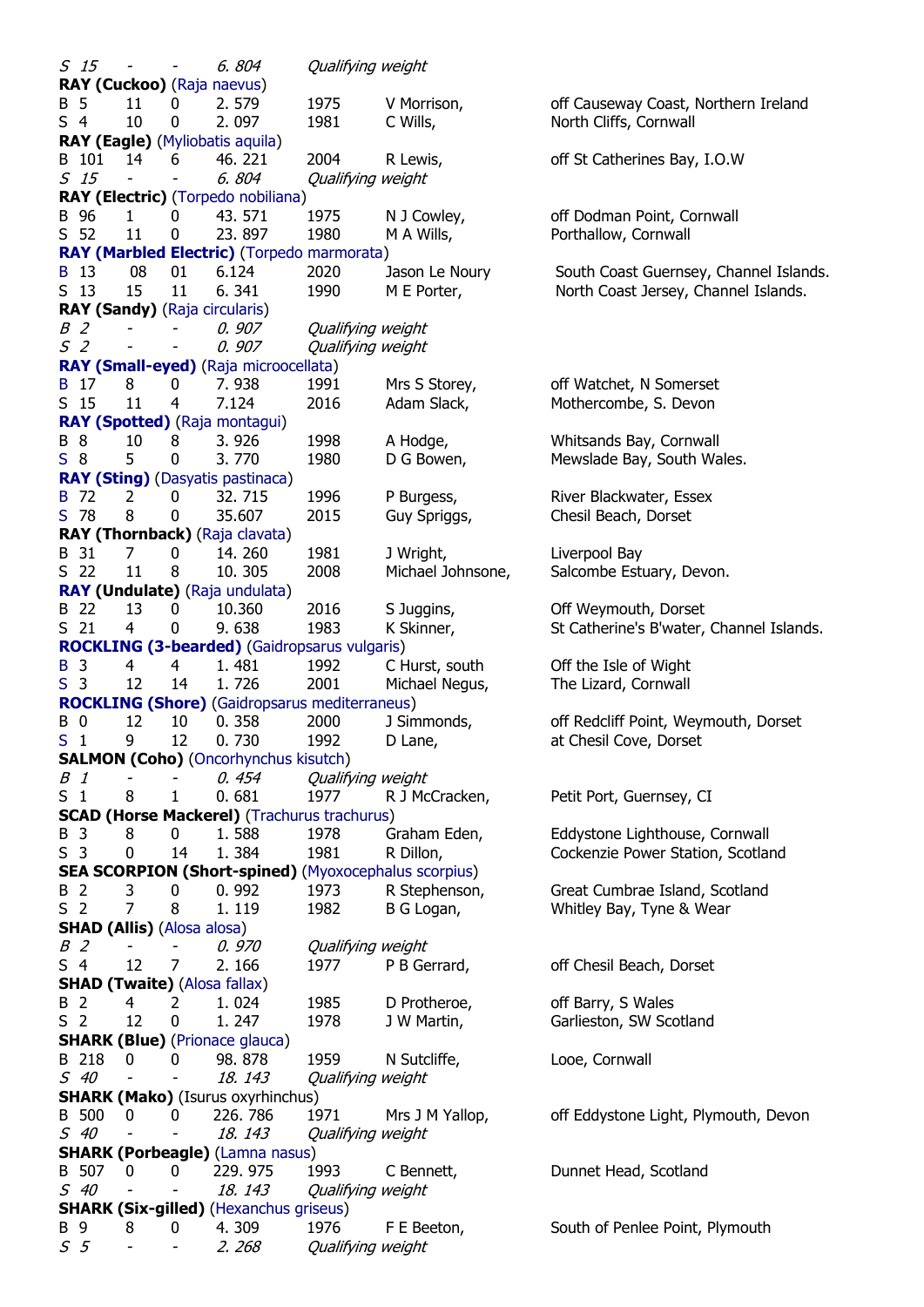**SHARK (Thresher)** [\(Alopias vulpinus\)](http://www.fishbase.org/?genusname=Alopias&speciesname=pelagicus) B 323 0 0 146.504 1982 Steve Mills, Nab Tower, off Portsmouth S 40 - - 18. 143 Qualifying weight **[SKATE \(Common\)](http://www.nfsa.org.uk/www.nfsa.org.uk/ntcg/brfc/pictures/common_skate_s_record.jpg)** [\(Raja batis\)](http://www.fishbase.org/?genusname=Dipturus&speciesname=batis) B 227 0 0 102. 961 1986 R Banks, off Tobermory, Inner Hebrides [S](http://www.nfsa.org.uk/www.nfsa.org.uk/ntcg/brfc/pictures/common_skate_s_record.jpg) 169 6 0 76.828 1994 G MacKenzie, Loch Roag, Isle of Lewis **[SMOOTHHOUND \(Starry\)](http://www.nfsa.org.uk/www.nfsa.org.uk/ntcg/brfc/pictures/starry_smouthhound_b_record.jpg)** [\(Mustelus asterias\)](http://www.fishbase.org/?genusname=Mustelus&speciesname=asterias) [B](http://www.nfsa.org.uk/www.nfsa.org.uk/ntcg/brfc/pictures/starry_smouthhound_b_record.jpg) 28 2 0 12. 757 1998 A Bowering, off Minehead, Bristol Channel S 23 2 0 10. 488 1972 D Carpenter, Bradwell-on-Sea, Essex **[SMOOTHHOUND](http://www.nfsa.org.uk/www.nfsa.org.uk/ntcg/brfc/pictures/common_smoothhound_s_record.jpg)** [\(Mustelus mustelus\)](http://www.fishbase.org/?genusname=Mustelus&speciesname=mustelus) B 28 0 0 12, 700 1969 A T Chilvers, Heacham, Norfolk [S](http://www.nfsa.org.uk/www.nfsa.org.uk/ntcg/brfc/pictures/common_smoothhound_s_record.jpg) 20 3 0 9.157 2000 P Orchard, Hillhead sea wall, Hampshire **[SOLE](http://www.nfsa.org.uk/www.nfsa.org.uk/ntcg/brfc/pictures/sole_b_record.jpg)** [\(Solea solea\)](http://www.fishbase.org/?genusname=Solea&speciesname=solea) [B](http://www.nfsa.org.uk/www.nfsa.org.uk/ntcg/brfc/pictures/sole_b_record.jpg) 4 6 0 1. 984 2005 M Le Moignan, Off Lepe Beach, Western Solent. [S](http://www.nfsa.org.uk/www.nfsa.org.uk/ntcg/brfc/pictures/sole_s_record.jpg) 6 8 10 2.966 1991 N V Guilmoto, off Alderney, Channel Islands. **SOLE (Lemon)** [\(Microstomus kitt\)](http://www.fishbase.org/?genusname=Microstomus&speciesname=kitt) B 3 4 14 1. 499 2006 Garry Newcombe off Teignmouth, Devon. S 2 7 11 1.124 1980 W N Callister, Victoria Pier, Douglas, I.O.M **SPURDOG** [\(Squalus acanthias\)](http://www.fishbase.org/?genusname=Squalus&speciesname=acanthias) B 25 4 0 11.477 2017 Shane Salmon, Hastings, East Sussex S 23 2 0 10.490 2018 G Mitchell Start Bay, South Devon **SUNFISH** [\(Mola mola\)](http://www.fishbase.org/?genusname=Mola&speciesname=mola) B 108 0 0 48.986 1976 T F Sisson, off Saundersfoot, Wales S 49 4 0 22.338 1976 M G H Merry, Fisherman's Cover, Cornwall **[TADPOLE-FISH](http://www.nfsa.org.uk/www.nfsa.org.uk/ntcg/brfc/pictures/tadpole_fish_b_record.jpg)** [\(Raniceps raninus\)](http://www.fishbase.org/?genusname=Raniceps&speciesname=raninus) [B](http://www.nfsa.org.uk/www.nfsa.org.uk/ntcg/brfc/pictures/tadpole_fish_b_record.jpg) 1 6 4 0, 630 2003 A Gray, Mouth of River Tyne. S 1 12 0 0.793 2005 D McCormick, Bangor Harbour Co Down. Northern Ireland. **[TOPE](http://www.nfsa.org.uk/www.nfsa.org.uk/ntcg/brfc/pictures/tope_b_record.jpg)** [\(Gaeorhinus galeus\)](http://www.fishbase.org/?genusname=Galeorhinus&speciesname=galeus) [B](http://www.nfsa.org.uk/www.nfsa.org.uk/ntcg/brfc/pictures/tope_b_record.jpg) 82 8 0 37.422 1991 R Chatfield, off Bradwell-on-Sea, Essex S 82 10 0 37.478 2022 Mario Asprou, Strumble Head, Pembrokeshire. **TORSK** [\(Brosme brosme\)](http://www.fishbase.org/?genusname=Brosme&speciesname=brosme) B 15 12 11 7. 163 2005 H Foster, Off Mowsa, Shetland. S 3 - - 1. 361 Qualifying weight **[TRIGGER FISH](http://www.nfsa.org.uk/www.nfsa.org.uk/ntcg/brfc/pictures/trigger_fish_b_record.jpg)** (Balistes capriscus)<br>B 6 4 14 2.859 [B](http://www.nfsa.org.uk/www.nfsa.org.uk/ntcg/brfc/pictures/trigger_fish_b_record.jpg) 6 4 14 2.859 2002 Peter Phillips, 0.5 mile off Tywyn Beach, Wales. [S](http://www.nfsa.org.uk/www.nfsa.org.uk/ntcg/brfc/pictures/trigger_fish_s_record.jpg) 5 14 8 2.679 1995 K Lydiard, Lynmouth Rocks, North Devon **TUNNY** [\(Thunnus thynnus\)](http://www.fishbase.org/?genusname=Thunnus&speciesname=thynnus) B 851 0 0 385.989 1933 L Mitchell-Henry, Whitby, Yorks S 40 - - 18. 143 Qualifying weight **TUNNY (Big-eyed)** [\(Thunnus](http://www.fishbase.org/?genusname=Thunnus&speciesname=obesus) obesus) B 30 - - 13. 607 Qualifying weight S 66 12 0 30. 276 1985 A L Pascoe (Aged 15), Newlyn Harbour, Cornwall **[TUNNY \(Long-finned\)](http://www.nfsa.org.uk/www.nfsa.org.uk/ntcg/brfc/pictures/longfinned_tunny_b_record.jpg)** [\(Thunnus alalunga\)](http://www.fishbase.org/?genusname=Thunnus&speciesname=alalunga) [B](http://www.nfsa.org.uk/www.nfsa.org.uk/ntcg/brfc/pictures/longfinned_tunny_b_record.jpg) 4 12 0 2.155 1990 B Cater, Salcombe Estuary, Devon **[TURBOT](http://www.nfsa.org.uk/www.nfsa.org.uk/ntcg/brfc/pictures/turbot.jpg)** [\(Scophthalmus maximus\)](http://www.fishbase.org/?genusname=Scophthalmus&speciesname=maximus) B 33 12 0 15. 308 1980 Roger Simcox, Salcombe, Devon S 28 8 0 12.926 1973 J D Dorling, Dunwich Beach, E Suffolk **WHITING** [\(Merlangius merlangus\)](http://www.fishbase.org/?genusname=Merlangius&speciesname=merlangus) B 7 6 0 3.345 2012 Mark Curtis, Off Plymouth, Devon. S 4 8 0 2.041 2014 David Backler, Orford Ness **WHITING Blue (Poutassou)** [\(Micromesistius poutassou\)](http://www.fishbase.org/?genusname=Micromesistius&speciesname=poutassou) B 1 12 0 0. 793 1977 J H Anderson, Loch Fyne, Scotland S - 12 0 0.340 Qualifying weight **WITCH** [\(Glyptocephalus cynoglossus\)](http://www.fishbase.org/?genusname=Glyptocephalus&speciesname=cynoglossus) B - 12 - 0. 340 Qualifying weight S 1 2 13 0. 533 1967 T J Barathy, Colwyn Bay, Wales **[WRASSE \(Ballan\)](http://www.nfsa.org.uk/www.nfsa.org.uk/ntcg/brfc/pictures/ballen_wrasse_s_record.jpg)** [\(Labrus bergylta\)](http://www.fishbase.org/?genusname=Labrus&speciesname=bergylta) [B](http://www.nfsa.org.uk/www.nfsa.org.uk/ntcg/brfc/pictures/ballen_wrasse_b_record.jpg) 9 7 12 4.302 1999 Tony Heart, off Jersey, Channel Islands [S](http://www.nfsa.org.uk/www.nfsa.org.uk/ntcg/brfc/pictures/ballen_wrasse_s_record.jpg) 9 1 0 4.110 1998 Peter Hegg, Portland, Dorset **[WRASSE \(Cuckoo\)](http://www.nfsa.org.uk/www.nfsa.org.uk/ntcg/brfc/pictures/cuckoo_s_record.jpg)** [\(Labrus mixtus\)](http://www.fishbase.org/?genusname=Labrus&speciesname=mixtus) [B](http://www.nfsa.org.uk/www.nfsa.org.uk/ntcg/brfc/pictures/cuckoo_wrasse_s_record.jpg) 2 2 7 12 1.126 1998 K Marden, 6ff Dungeness, Kent [S](http://www.nfsa.org.uk/www.nfsa.org.uk/ntcg/brfc/pictures/cuckoo_s_record.jpg) 1 12 9 0.809 1999 Mark Hooper, Rosaire, Herm, Channel Islands. **[WRECKFISH](http://www.nfsa.org.uk/www.nfsa.org.uk/ntcg/brfc/pictures/wreckfish.jpg)** [\(Polyprion americanus\)](http://www.fishbase.org/?genusname=Polyprion&speciesname=americanus) B 11 14 12 5.407 2001 Patrick Banks, mid-channel wreck SSW of Poole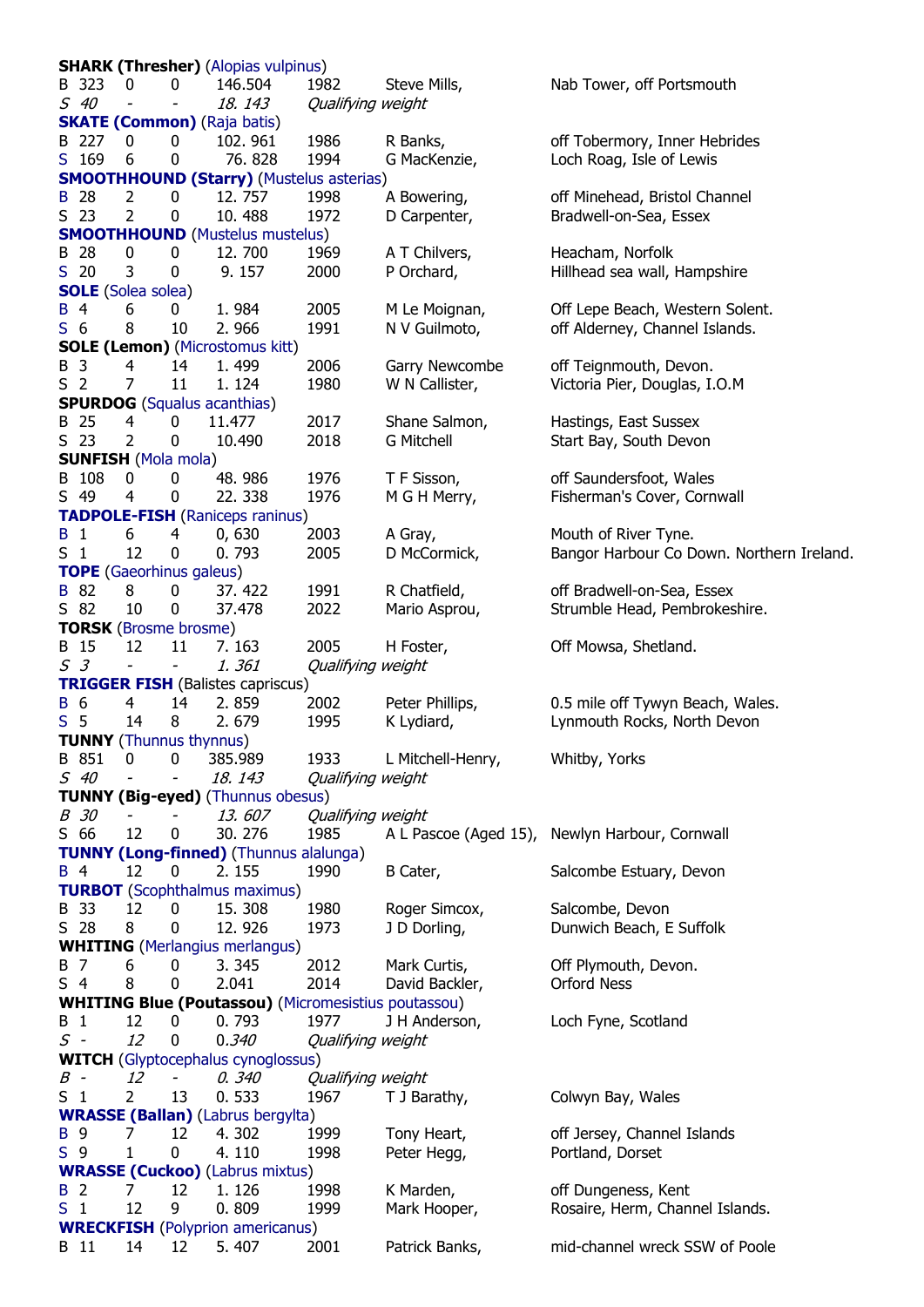## **Sea Fish - Mini Species Records**

© British Record (rod-caught) Fish Committee 1995-2014

gms Year Captor and Location **ANCHOVY** [\(Engraulis encrasicolus\)](http://www.fishbase.org/?genusname=Engraulis&speciesname=encrasicolus) 049 2003 Douglas Roots, Contract Hastings, East Sussex. **ARGENTINE** [\(Argentina sphyraena\)](http://www.fishbase.org/?genusname=Argentina&speciesname=sphyraena) 147 1978 I Miller, **Loch Long, Arrochar, Scotland BARRACUDINA** [\(Paralepis coregonoides\)](http://www.fishbase.org/?genusname=Paralepis&speciesname=coregonoides) 054 1987 D Gillon, Newton Shore, Ayr, Scotland **BLACKFISH (Cornish)** [\(Schedophilus medusophagus\)](http://www.fishbase.org/?genusname=Schedophilus&speciesname=medusophagus) 233 1983 R L Cooke, Cefn Sidan Beach, Wales **BLENNY (Black-faced)** (Triptarygion delaisi) 2.95 2014 Nina Frapple Weymouth, Dorset **[BLENNY \(Butterfly\)](http://www.nfsa.org.uk/ntcg/brfc/pictures/butterfly_blenny_record.jpg)** [\(Blennius ocellaris\)](http://www.fishbase.org/?genusname=Blennius&speciesname=ocellaris) 035 2003 Cliff Williams off Weymouth, Dorset. **[BLENNY \(Tompot\)](http://www.nfsa.org.uk/ntcg/brfc/pictures/tompot_blenny_record.jpg)** [\(Parablennius gattorugine\)](http://www.fishbase.org/?genusname=Parablennius&speciesname=gattorugine) 162 2010 Master Shay Upham (Aged 16), Torbay, South Devon **BLENNY (Viviparous)** [\(Zoarces viviparus\)](http://www.fishbase.org/?genusname=Zoarces&speciesname=viviparus) 368 1982 H Harrison, Redcar shore, Yorkshire **[BLENNY \(Yarrell's\)](http://www.nfsa.org.uk/ntcg/brfc/pictures/yarrell)** [\(Chirolophis ascanii\)](http://www.fishbase.org/?genusname=Chirolophis&speciesname=ascanii) 086 1996 D Owen, The Baven's Point, Anglesey, Wales **BOAR FISH** [\(Capros aper\)](http://www.fishbase.org/?genusname=Capros&speciesname=aper) 085 1983 Mrs R K Bennett, Rinsey, Nr Porthleven, Cornwall **BREAM (Axillary)** [\(Pagellus acarne\)](http://www.fishbase.org/?genusname=Pagellus&speciesname=acarne) 236 1995 J Breedijk, North Mickel By Wreck off S W Guernsey, Channel Islands **BREAM (Saddled Sea)** [\(Oblada melanura\)](http://www.fishbase.org/?genusname=Oblada&speciesname=melanura) 439 2000 S Giles, Samman St Austell Bay, Cornwall **BUTTERFISH** [\(Pholis gunnellus\)](http://www.fishbase.org/?genusname=Pholis&speciesname=gunnellus) 032 1978 D McEntee, Gourock Pier, Scotland 032 1992 P Henson, Whitby Pier, N Yorkshire **CONNEMARA CLINGFISH (Lepadogaster candolii)** 010.9 2016 Charlie Tudball, Ilfracombe Harbour, Devon. **DAB (Long Rough)** [\(Hippoglossoides platessoides\)](http://www.fishbase.org/?genusname=Hippoglossoides&speciesname=platessoides) 155 1975 I McGrath, Coulport, Loch Long, Scotland **DERBIO** (Trachinotus ovatus) 214 2018 J Fisk Chesil Beach, Dorset **DRAGONET** [\(Callionymus lyra\)](http://www.fishbase.org/?genusname=Callionymus&speciesname=lyra) 180 1992 Barry Sokell, Berry Head Quarry, Brixham, Devon **GARFISH (Short-beaked)** (Belone svetovidovi) 393 1990 Chris Cass, Mounts Bay, Penzance, Cornwall **GOBY (Black)** [\(Gobius niger\)](http://www.fishbase.org/?genusname=Gobius&speciesname=niger) 063 1980 F O'Brien, **Example 20 September 1980** F O'Brien, Scotland **GOBY (Common)** (Pomatoschistus microps) 001 2006 Geoffery Green, Blackwater & Chelmer Canal, Essex. **GOBY (Giant)** [\(Gobius cobitis\)](http://www.fishbase.org/?genusname=Gobius&speciesname=cobitis) 262 1994 A Carre, **Beaucette Marina, Guernsey, CI GOBY (Leopard-spotted)** [\(Thorogobius ephippiatus\)](http://www.fishbase.org/?genusname=Thorogobius&speciesname=ephippiatus) 039 1995 R Jones, Llanbadrig, Cemaes Bay, Anglesey, Wales **GOBY (Sand)** (Ctenolabrus rupestris) 003 2005 Garry Miller, **Herne Bay Beach, Kent. GOBY (Rock)** [\(Gobius paganellus\)](http://www.fishbase.org/?genusname=Gobius&speciesname=paganellus) 035 1993 T Brown, Caernarfon, N Wales **PILCHARD** (Sardina pilchardus) 226 1987 N Berry, Plymouth, Devon **[PILOT FISH](http://www.nfsa.org.uk/ntcg/brfc/pictures/pilot_fish_record.jpg)** (Naucrates ductor) 297.95 1997 J Richards, The Towy Estuary, Carmarthen Bay, Wales